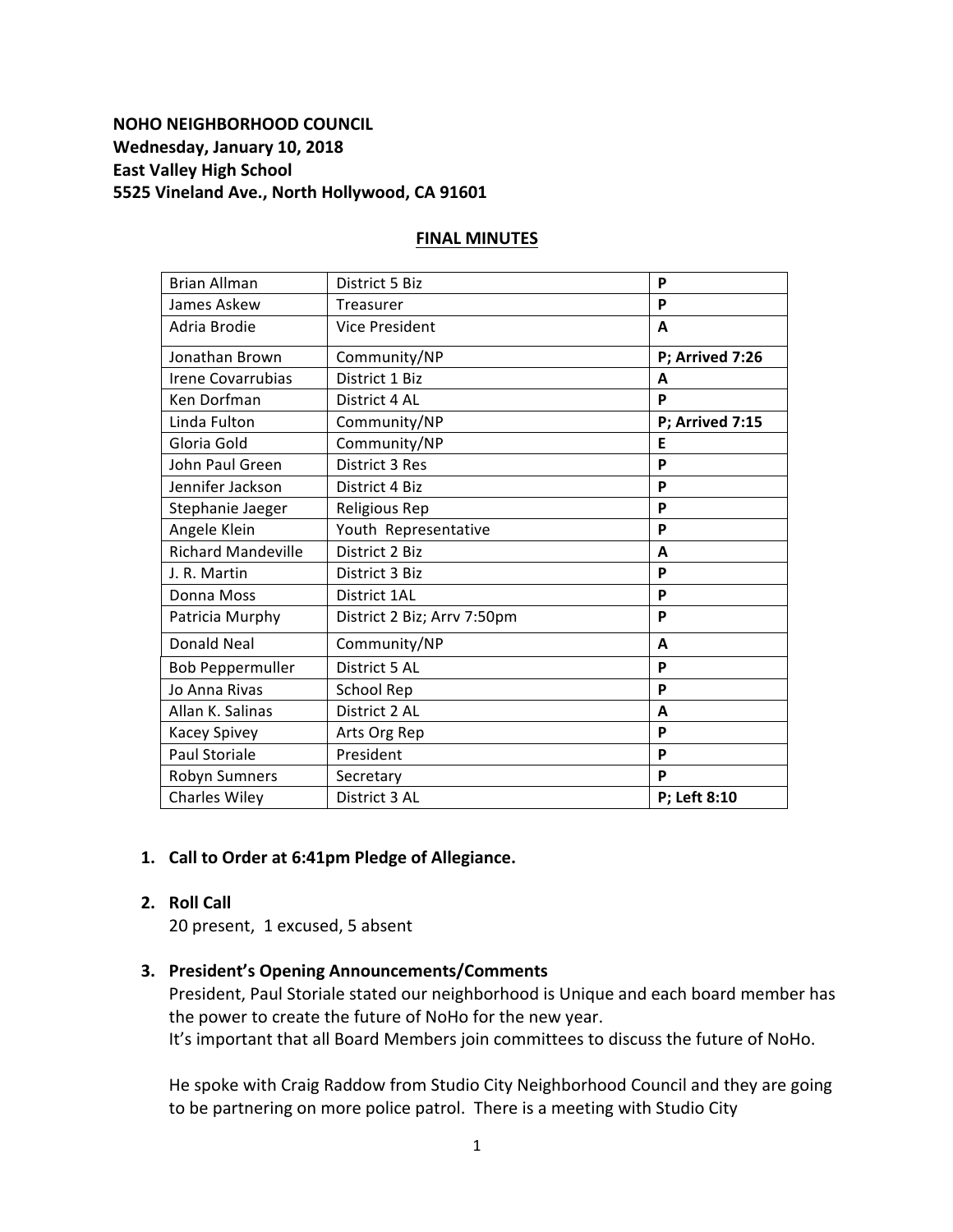Neighborhood Council on January 31, 2018 and the NoHo Board Members are encouraged to attend as well as the stakeholders. They are also going to partner with CPAP as well.

**4. Presentation, Discussion and Possible Action: To Review and Adopt December 2017 meeting minutes**

*James Askew brought a motion to Review and Adopt October Meeting Minutes, seconded by Robyn Sumners*

**15 AYES:** James Askew, Adria Brodie, Ken Dorfman, John Paul Green, Jennifer Jackson, Stephanie Jaeger, J.R. Martin, Donna Moss, Patricia Murphy, Bob Peppermuller, Jo Anna Rivas, Kacey Spivey, Paul Storial, Robyn Sumners, Charles Wiley 2 **ABSTENTIONS:** Brian Allman, Donald Neal **1 INELIGIBLE:** Angele Klein

**VOTE: (15-0-2-**1**) MOTION PASSES**

## **5. Public Officials**

## **Carolyne Hogikyan – Asm. Adrin Nazarian's Office**

International Alliance of the Theatrical Stage Employees Event is January 26, 2018.

**Brian Gavidia – Mayor Eric Garcette's Office 213-713-0960 brian.gavidia@lacity.org** Mayor Garcetti signed into law the Affordable Housing Maintenance Fee. He discussed the Homeless Job Fair and the city services available from the mayor's office.

## **Sahag Yedalian – Councilman Paul Krekorian's Office**

The Town Hall Meeting on the homeless is January 18, 2018 at 6:30 at LA Valley College in Monarch Hall.

## **Kathleen Quinn- Department of Neighborhood Empowerment**

Podcast interviews are on their website. Strategic plans were discussed. There will be a website update in the near future. There is new funding training at the board level on the DONE's website. Dates for the election workshop will be available soon. By-law amendments are due on April 15, 2017. Funding Equity Workshops, dates are on the DONE website in the monthly profile.

## **Anna Bowman – North Hollywood Regional Senior Librarian**

E-books are available to be downloaded Free Tax Preparation is starting January  $27<sup>th</sup>$  and every Saturday until April  $14<sup>th</sup>$ . Credit Workshop is February 1, 2018 at 6:30pm Police presence was discussed.

## **6. Public Comments on Non-Agenda Items**

**Andra Ciccarelli** – He introduced himself and discussed his business at 5000 Lankershim, which is opening February 1, 2018. They are starting an Escape Room for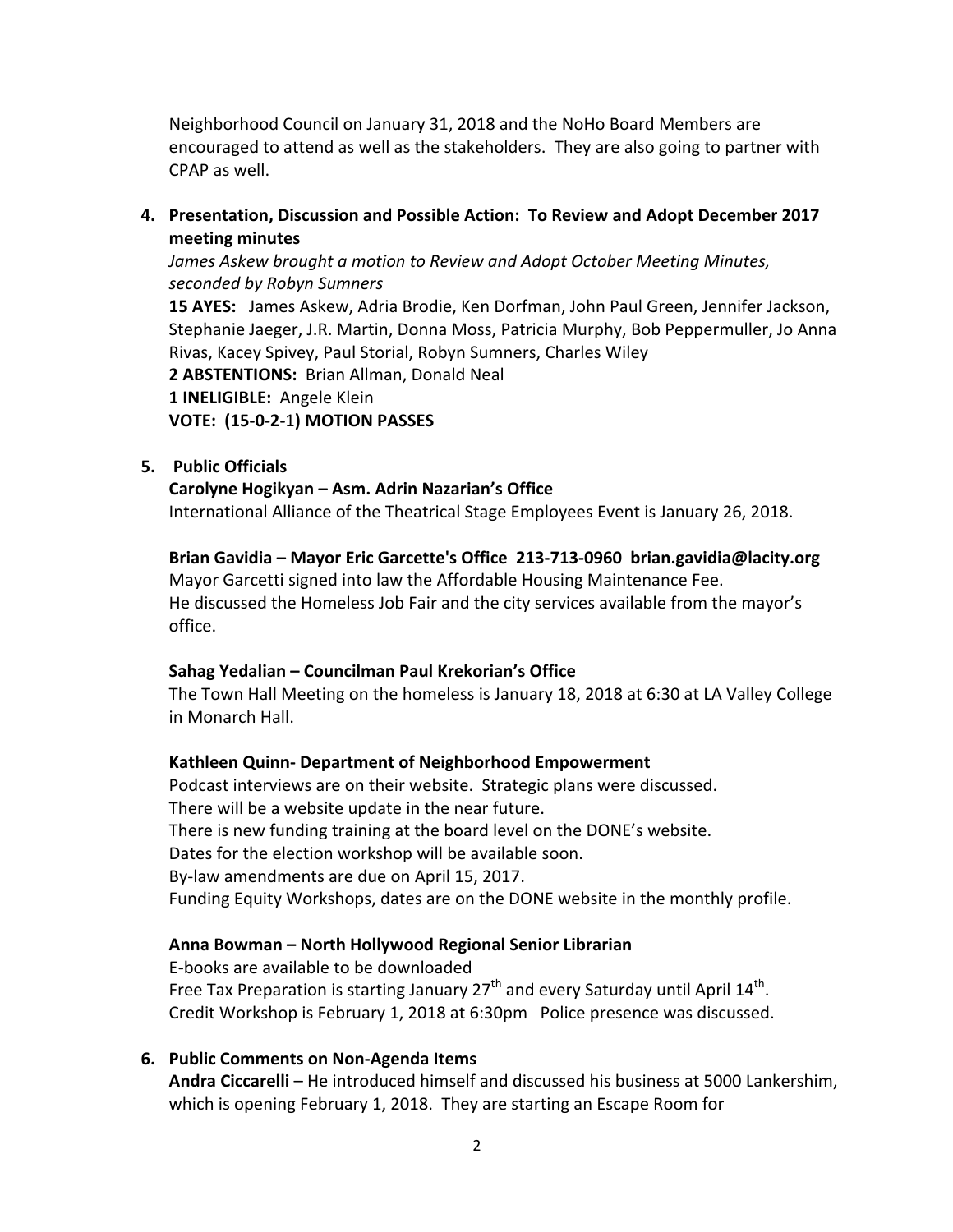entertainment, theater, video games, birthday parties, etc. He also discussed the infested trees on Lankershim in front his business and requested that something be done about the trees. Lights near the NoHo Sign. He is a former Board Member of Van Nuys NC.

**Benjamin Rasen** – He discussed the construction project on Magnolia and how no respect is shown to business owners. There are health concerns regarding the air quality from these projects and trash is left on the street.

**Dan Watanabe** – He gave an update on the North Hollywood Dog Park. He inquired when the rest of the improvements will be completed.

7. Presentation, Discussion and Possible Action: Treasurers Report, to review and adopt **MER**

*James Askew brought a motion to amend the MER to add the language for November and December, seconded by Adria Brodie*

**18 AYES:** Brian Allman, James Askew, Adria Brodie, Ken Dorfman, Linda Fulton, John Paul Green, Jennifer Jackson, Stephanie Jaeger, J.R. Martin, Donna Moss, Patricia Murphy, Donald Neal, Bob Peppermuller, Jo Anna Rivas, Kacey Spivey, Paul Storial, Robyn Sumners, Charles Wiley

## 1 **INELIGIBLE:** Angele Klein

**VOTE: (18-0-1) MOTION PASSES**

Stephanie Jaeger *brought a motion to adopt the MER for November and December, seconded by Jo Anna Rivas*

**18 AYES:** Brian Allman, James Askew, Adria Brodie, Ken Dorfman, Linda Fulton, John Paul Green, Jennifer Jackson, Stephanie Jaeger, J.R. Martin, Donna Moss, Patricia Murphy, Donald Neal, Bob Peppermuller, Jo Anna Rivas, Kacey Spivey, Paul Storial, Robyn Sumners, Charles Wiley

1 **INELIGIBLE:** Angele Klein

**VOTE: (18-0-1) MOTION PASSES**

8. Committee Announcements: Chairs to announce the date, time and location of their **next meeting and topics to be discussed**

## **Beautification Committee– James Askew**

The next meeting will be February 7, 2018 at 6:00pm NoHo Senior Center. Topics discussed will be the upcoming March  $4<sup>th</sup>$  Cleanup Challenge. There will be smaller cleanups each month.

#### **Arts and Humanities Committee – Brian Allman**

The next meeting will be Wednesday, February 7, 2018 at 5:00pm at NoHo Senior Center. Topics discussed will be the upcoming 2018 Arts & Humanities Committee Calendar listing events and member initiative to make the committee stronger and a proposal to create a North Hollywood Spotify list to play North Hollywood artists music.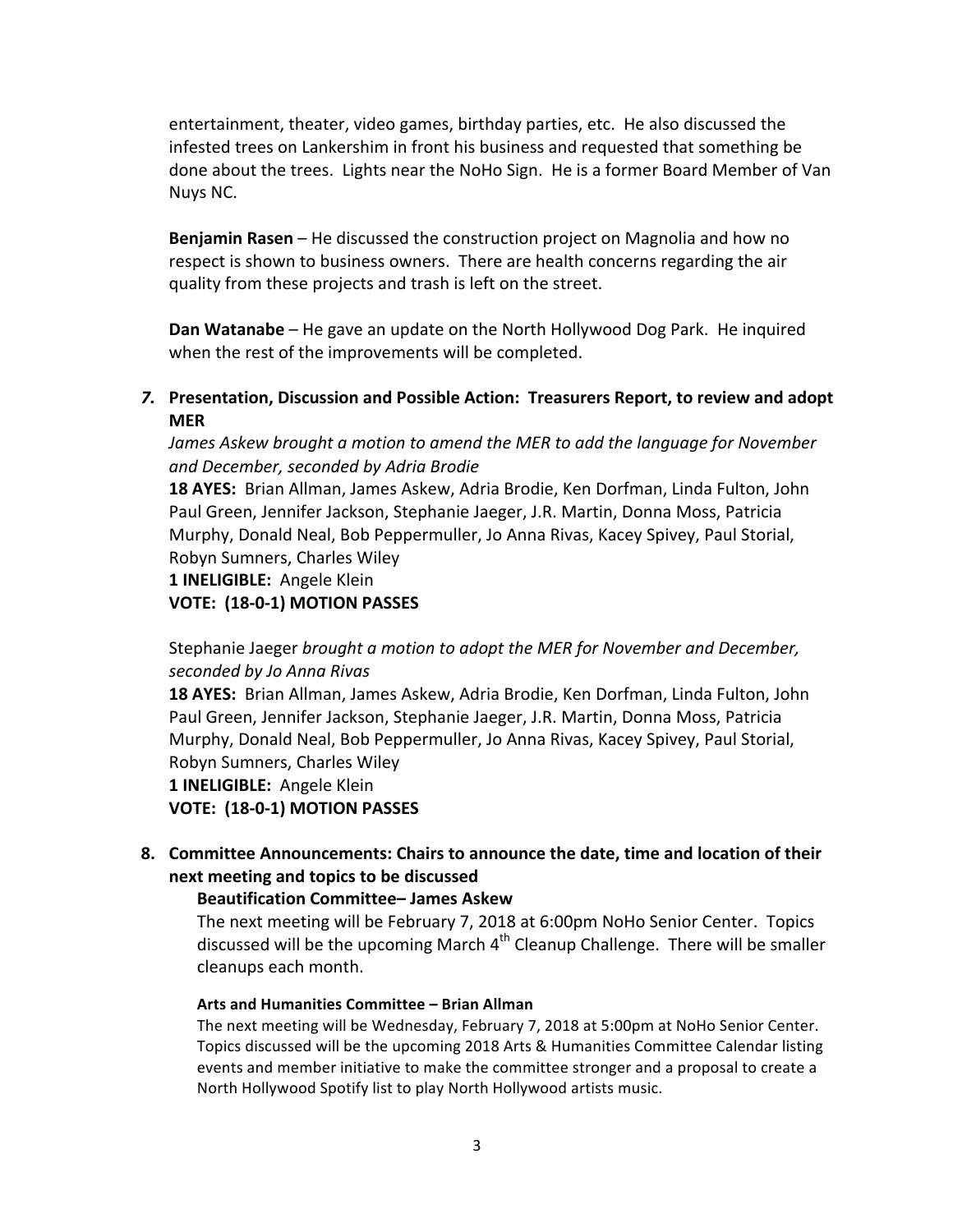#### **Planning, Land-Use, Housing and Transportation Committee - John Paul Green**

The next meeting is January 30, 2018 at 7:00pm at the North Hollywood Police Station. Topics discussed will be a market asking for beer and wine license.

#### **Rules and Government - Donna Moss**

A meeting is being planned for next month the date to be announced.

#### **Public Safety – Joann Rivas**

The next meeting is Thursday, January 25, 2018 at the North Hollywood Police Station at 6:00pm.

#### **Outreach – Results of board member survey – Adria Brodie, Robyn Sumners**

The next meeting is Monday, February at 6:00pm at the NoHo Senior Center. Currently there is a Neighborhood Purpose Grant for the Roy Rover Middle School. They will be finalizing the design for the Outreach Brochure for the Neighborhood Council.

#### **9. Discussion: Homeless Count LA – Robert Peppermuller**

The homeless count is the underlying foundation as to where efforts and resources are to be put. There will be four parts to the homeless count, dividing up by census tract. There will be a 30 page report at the end of May or beginning of June. The homeless count committee is meeting Wednesday, January 23, 2018 at North Hollywood Rec Center. He encouraged everyone to sign up for the Census Count in North Hollywood.

# **10. Presentation, Discussion and Possible Action: Fairfield Hotel at 5518 Vineland Blvd. requests a letter of support for a zone variance**

James Askew brought a motion to approve the Fairfield Hotel at 5518 Vineland Blvd. *requests a letter of support for a zone variance, seconded by Jo Anna Rivas* **18 AYES:** Brian Allman, James Askew, Adria Brodie, Ken Dorfman, Linda Fulton, John Paul Green, Jennifer Jackson, Stephanie Jaeger, J.R. Martin, Donna Moss, Patricia Murphy, Donald Neal, Bob Peppermuller, Jo Anna Rivas, Kacey Spivey, Paul Storial, Robyn Sumners, Charles Wiley 1 **INELIGIBLE:** Angele Klein **VOTE: (18-0-1) MOTION PASSES**

11. Presentation and Q&A to follow. Board Member Training - Roberts Rules of Order Kathleen Quinn provided Board Member training on Roberts Rules of Order

# **12. Presentation, Discussion: Council File 17-0981 the motion passed on to expedite the** approval process of over the counter on-site alcohol conditional use permits so long as **the applicant agrees to abide by a list of City condition** Paul Storiale discussed Council File 17-0981 with the board members and received their input.